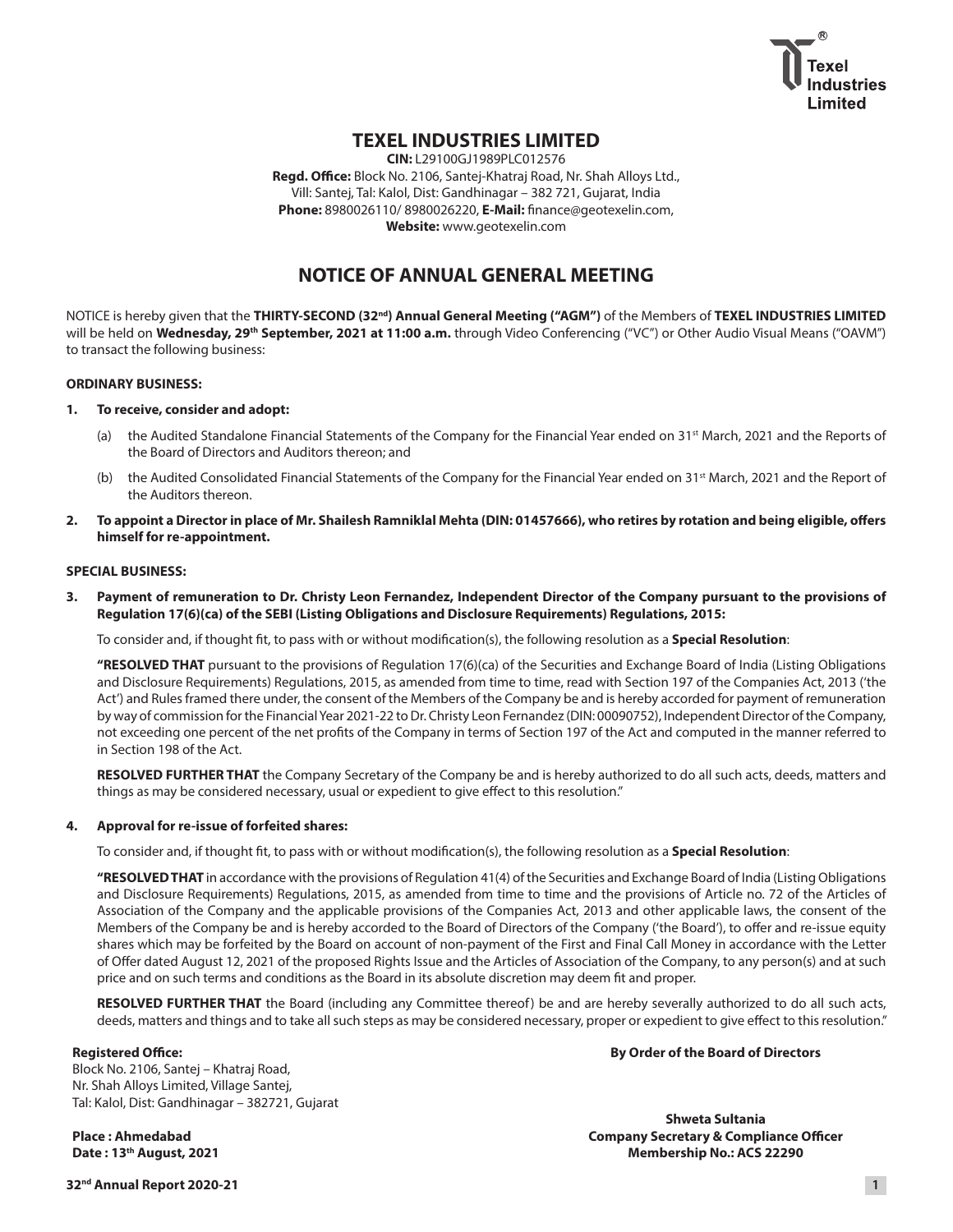

# **NOTES:**

- 1. Explanatory statement pursuant to Section 102 of the Companies Act, 2013 in respect of Special Business is annexed hereto.
- 2. In view of the outbreak of COVID-19 pandemic, the Ministry of Corporate Affairs ('MCA') has vide its General Circular No. 20/2020 dated 5<sup>th</sup> May, 2020 read with General Circular Nos. 14/2020 dated 8<sup>th</sup> April, 2020, 17/2020 dated 13<sup>th</sup> April, 2020 and 02/2021 dated 13<sup>th</sup> January, 2021 (collectively referred to as 'MCA Circulars') permitted the holding of the Annual General Meeting ('AGM') through VC or OAVM without the physical presence of the members at the meeting. Further, the Securities and Exchange Board of India ('SEBI') vide its Circular Nos. SEBI/HO/CFD/CMD1/CIR/P/2020/79 dated 12<sup>th</sup> May, 2020 & SEBI/HO/CFD/CMD2/CIR/P/2021/11 dated 15<sup>th</sup> January, 2021 ('SEBI Circulars') has granted certain relaxations in respect of sending physical copies of annual report to shareholders and requirement of proxy for general meetings held through electronic mode. In compliance with the provisions of the Companies Act, 2013 ('Act'), Securities and Exchange Board of India (Listing Obligations and Disclosure Requirements) Regulations, 2015 ('Listing Regulations'), MCA Circulars and SEBI Circulars, the 32<sup>nd</sup> AGM of the Company is being held through VC or OAVM on Wednesday, 29<sup>th</sup> September, 2021 at 11:00 a.m. The deemed venue for the 32<sup>nd</sup> AGM shall be the Registered Office of the Company. Therefore, members can attend and participate in the 32<sup>nd</sup> AGM though VC or OAVM mode only.
- 3. SINCE THE 32<sup>ND</sup> AGM OF THE COMPANY IS BEING HELD THROUGH VC OR OAVM PURSUANT TO THE ABOVE CITED MCA CIRCULARS & SEBI CIRCULARS, THE REQUIREMENT OF PHYSICAL ATTENDANCE OF MEMBERS HAS BEEN DISPENSED WITH. ACCORDINGLY, IN TERMS OF THE MCA CIRCULARS, SEBI CIRCULARS AND LISTING REGULATIONS, THE FACILITY FOR APPOINTMENT OF PROXIES BY THE MEMBERS WILL NOT BE AVAILABLE FOR THIS AGM AND HENCE THE PROXY FORM, ATTENDANCE SLIP AND ROUTE MAP OF THE 32<sup>ND</sup> AGM ARE NOT ANNEXED TO THIS NOTICE.
- 4. Corporate members are requested to send to the Company on the email id: [finance@geotexelin.com](mailto:finance@geotexelin.com), the certified true copy of Board Resolution pursuant to the provisions of Section 113 of the Companies Act, 2013 authorizing their representatives to attend the AGM on their behalf through VC or OAVM and to vote through e-Voting in the AGM or through remote e-Voting.
- 5. Details as required, pursuant to the Securities and Exchange Board of India (Listing Obligations and Disclosure Requirements) Regulations, 2015 and Secretarial Standard-2 issued by the Institute of Company Secretaries of India in respect of the Director seeking appointment/ re-appointment at the AGM are provided in Annexure-A to this Notice.
- 6. In case of joint holders attending the meeting, only such joint holders who are higher in the order of the names will be entitled to vote.
- 7. SEBI Notification No. SEBI/LAD-NRO/GN/2018/24 dated June 8, 2018 and further amendment vide Notification No. SEBI/LAD-NRO/ GN/2018/49 dated November 30, 2018, requests for effecting transfer of securities (except in case of transmission or transposition of securities) shall not be processed from April 1, 2019 unless the securities are held in the dematerialized form with the depositories. Further, SEBI vide its circular no. SEBI/HO/MIRSD/RTAMB/ CIR/P/2020/166 dated 7th September, 2020 had fixed March 31, 2021 as the cutoff date for re-lodgement of transfer deeds and the shares that are re-lodged for transfer shall be issued only in demat mode. Accordingly, Link Intime India Private Limited (RTA of the Company) has stopped accepting any fresh lodgement of transfer of shares in physical form. In view of the above, shareholders are requested to take action to dematerialize the Equity Shares of the Company held by them promptly.
- 8. Members holding shares in electronic form, are requested to intimate any change in their address or any other changes with regard to their Identity proof to their Depository Participants with whom they are maintaining their demat accounts.
- 9. Members holding shares in physical form, are requested to intimate any change in their address or any other changes with regard to their Identity proof to RTA of the Company at the following address quoting reference of the Registered Folio Number:

M/s. Link Intime India Private Limited 5<sup>th</sup> Floor, 506 to 508, Amarnath Business Centre - 1 (ABC-1), Beside Gala Business Centre, Nr. St. Xavier's College Corner, Off C G Road, Ellisbridge, Ahmedabad - 380006. Phone - 079 2646 5179/86/87, Email - [ahmedabad@linkintime.co.in](mailto:ahmedabad@linkintime.co.in)

- 10. Relevant documents referred to in the Notice and the accompanying Statement are open for inspection by the Members in electronic mode up to the date of the 32<sup>nd</sup> Annual General Meeting. Members can inspect the same by sending an email to the Company through their registered email id at [finance@geotexelin.com](mailto:finance@geotexelin.com).
- 11. Members desirous of getting any information on the Accounts at the Annual General Meeting, are requested to send an email to [finance@](mailto:finance@geotexelin.com) [geotexelin.com](mailto:finance@geotexelin.com), at least 7 days before the Annual General Meeting so as to enable the Management to keep the information ready on the date of AGM.
- 12. The Annual Report alongwith the Notice of 32<sup>nd</sup> AGM is being sent by electronic mode to all members whose email addresses are registered with the RTA of the Company/ Depository Participant(s). Members may note that this Notice alongwith the Annual Report for the F.Y. 2020-21 will be available on the Company's website viz. [www.geotexelin.com](http://www.geotexelin.com)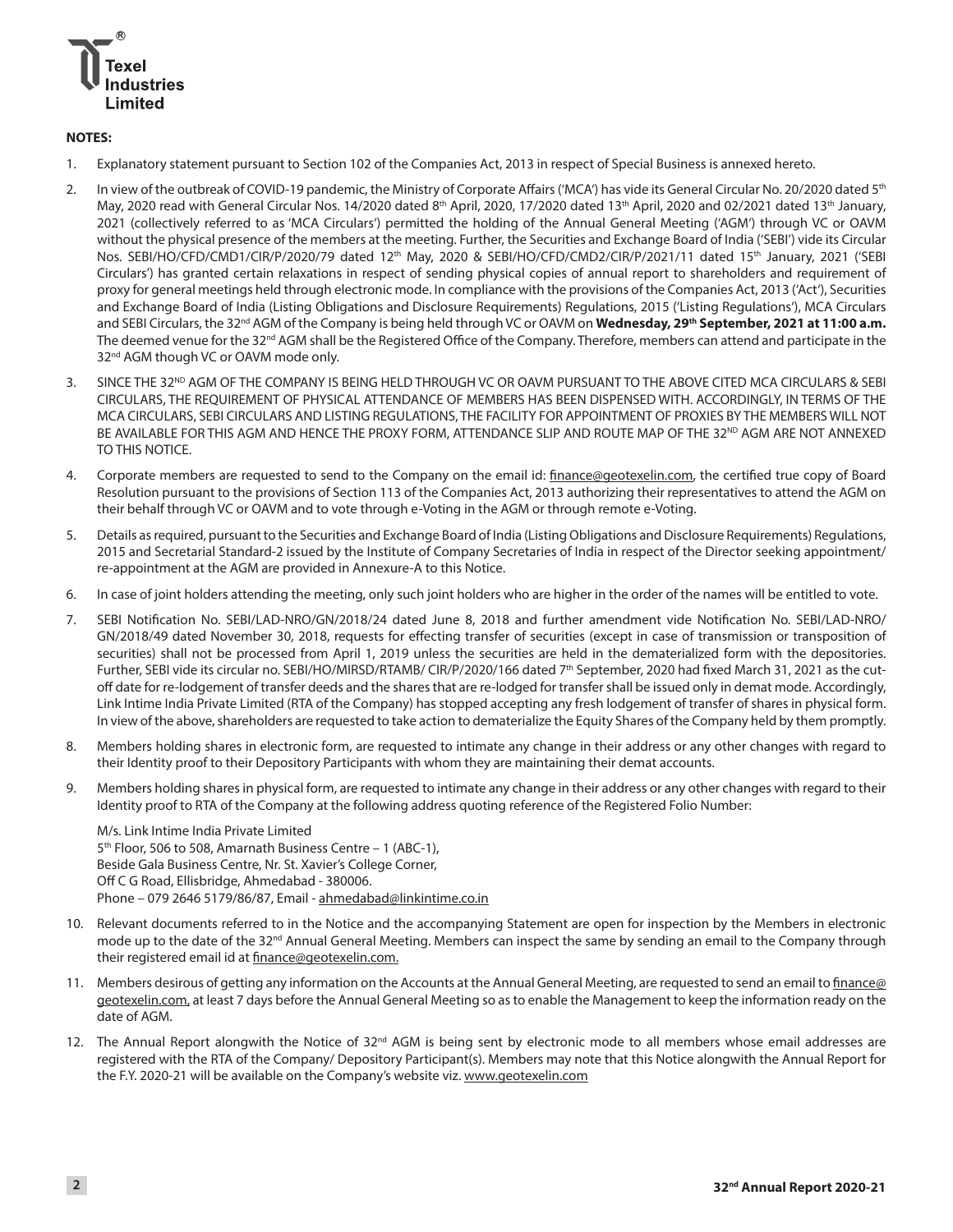13. To support the 'Green Initiative' of the Ministry of Corporate Affairs, the Members who have not registered their e-mail addresses are requested to register the same with Link Intime India Private Limited/Depository Participant(s) as under:

# For Physical shareholders:-

 Please send duly signed Request Letter mentioning therein Name of shareholder, Folio No., Email ID & Mobile No. alongwith self-attested copy of PAN Card through email at [ahmedabad@linkintime.co.in](mailto:ahmedabad@linkintime.co.in).

#### For Demat shareholders:-

 Please contact your Depository Participant (DP) and register your email ID, Mobile No. & PAN No. with your DP as per the process advised by your DP.

- 14. The Company has a designated Email ID: ["invrelations@geotexelin.com"](mailto:invrelations@geotexelin.com) for redressal of Shareholders'/Investors complaints/grievances. In case you have any queries, complaints/grievances, then kindly write to the above mentioned email address.
- 15. If any of the members are holding shares in the same name or in the same order of names, under different folios, then members are requested to notify the same to the RTA of the Company for consolidation of their shareholding into a single folio.
- 16. The Securities and Exchange Board of India (SEBI) has mandated registration of Permanent Account Number (PAN) and Bank Account Details for all the securities holders. Members holding shares in physical mode are therefore, requested to register their PAN & Bank Account details by sending duly signed request letter to Company's Registrar and Transfer Agent, Link Intime India Pvt. Ltd. ("RTA") on [ahmedabad@linkintime.co.in](mailto:ahmedabad@linkintime.co.in) and also to the Company on [invrelations@geotexelin.com](mailto:invrelations@geotexelin.com) alongwith the self-attested copy of PAN & cancelled cheque bearing the name of the Member (in case of joint holding, the cancelled cheque shall bear the name of first named shareholder) or self-attested copy of latest bank statement duly attested by Bank Manager & cancelled cheque (if name of the shareholder is not reflected in the cheque). Members holding shares in demat form are requested to submit the aforementioned documents, as applicable, to their Depository Participants for registration/ updation of PAN & Bank Account details.

# **Process and manner for voting through electronic means:**

- 1. Pursuant to the provisions of Section 108 of the Companies Act, 2013 read with Rule 20 of the Companies (Management and Administration) Rules, 2014 (as amended) and Regulation 44 of SEBI (Listing Obligations & Disclosure Requirements) Regulations, 2015 (as amended), and the General Circular Nos. 14/2020, 17/2020, 20/2020 & 02/2021 dated 8th April, 2020, 13th April, 2020, 5th May, 2020 and 13th January, 2021 respectively issued by the Ministry of Corporate Affairs and SEBI Circular Nos. SEBI/HO/CFD/CMD1/CIR/P/2020/79 dated 12<sup>th</sup> May, 2020 & SEBI/HO/CFD/CMD2/CIR/P/2021/11 dated 15<sup>th</sup> January, 2021, the Company is providing facility of remote e-voting to its Members in respect of the business to be transacted at the 32<sup>nd</sup> AGM. The facility of casting votes by a member using remote e-voting as well as e-voting system during the 32<sup>nd</sup> AGM will be provided by CDSL. Instructions for remote e-voting are provided herein below at point no. (A.). Members whose email ids are not registered with the Company/RTA/Depositories, for obtaining Annual Report & the login credentials for e-voting for the resolutions are requested to refer the instructions provided at point no. (B.). Instructions for shareholders attending the 32<sup>nd</sup> AGM through VC or OAVM are given at point no. (C.). Further, instructions for e-voting during the 32<sup>nd</sup> AGM are provided at point no. (D.).
- 2. The Members who have cast their vote by remote e-voting prior to the Annual General Meeting may also attend the meeting through VC or OAVM but shall not be entitled to cast their vote again.
- 3. The Members can join the 32<sup>nd</sup> AGM in the VC or OAVM mode 15 minutes before the scheduled time of the commencement of the meeting and it will be closed on expiry of 15 minutes from the scheduled time of the commencement of the meeting by following the procedure mentioned in the Notice. The facility of participation at the 32<sup>nd</sup> AGM through VC or OAVM is limited upto 1000 members on first come first serve basis. This will not include large Shareholders (i.e. Shareholders holding 2% or more shareholding), Promoters, Institutional Investors, Directors, Key Managerial Personnel, the Chairpersons of the Audit Committee, Nomination and Remuneration Committee and Stakeholders Relationship Committee, Auditors etc. who are allowed to attend the 32<sup>nd</sup> AGM without restriction on account of first come first serve basis.
- 4. The attendance of the Members attending the 32<sup>nd</sup> AGM through VC or OAVM will be counted for the purpose of ascertaining the quorum under Section 103 of the Companies Act, 2013.
- 5. Members whose names are recorded in the Register of Members or in the Register of Beneficial Owners maintained by the Depositories as on the **Cut-off date i.e. Wednesday, 22nd September, 2021**, shall be entitled to avail the facility of remote e-voting as well as e-voting system at the 32<sup>nd</sup> AGM.
- 6. A person who has acquired the shares and has become a member of the Company after the dispatch of the Notice of the AGM and holding shares as on the Cut-off date i.e. Wednesday, 22<sup>nd</sup> September, 2021, shall be entitled to exercise his/her vote electronically. i.e. through remote e-voting or through e-voting system at the 32<sup>nd</sup> AGM. Such members may obtain Sequence No. for e-voting by sending a request at [finance@geotexelin.com](mailto:finance@geotexelin.com) and cast vote after following the instructions as provided in the Notice convening the meeting, which is available on the websites of the Company and CDSL. However, if you are already registered with CDSL for remote e-voting then you can use your existing User ID and password for casting your vote.
- 7. Once the vote on a resolution is cast by the shareholder, the shareholder shall not be allowed to change it subsequently.
- 8. The voting rights of the members shall be in proportion to their share in the paid up equity share capital of the Company as on the **Cut-off date i.e. Wednesday, 22nd September, 2021**.

#### **32nd Annual Report 2020-21 3**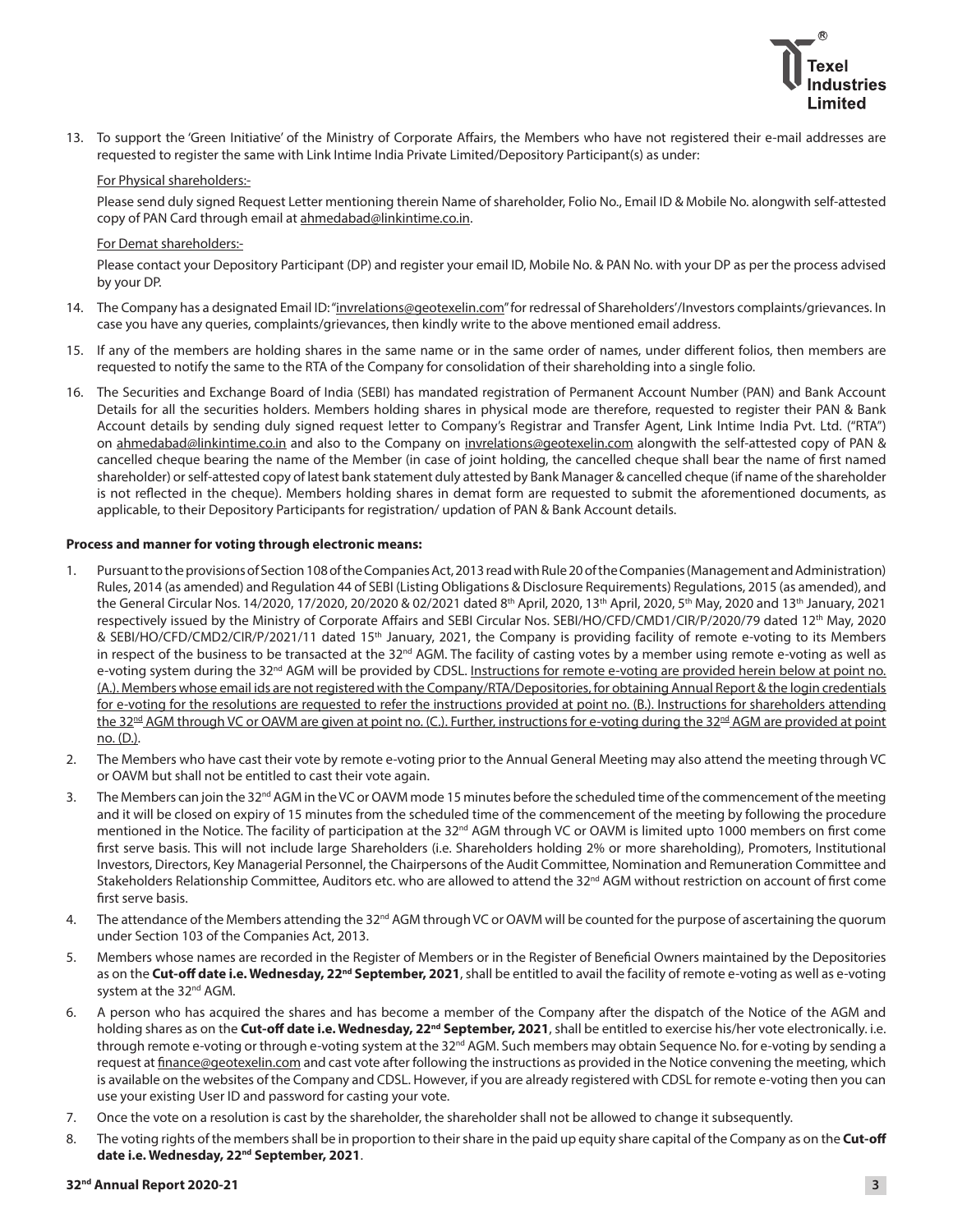

- 9. **M/s. D. A. Rupawala & Associates, Chartered Accountants, Ahmedabad (Firm Regn. No. 108902W; Membership No. 37674)**, has been appointed as the Scrutinizer to scrutinize the remote e-voting process and e-voting system on the date of 32<sup>nd</sup> AGM in a fair and transparent manner.
- 10. The voting results will be declared on receipt of Scrutinizers Report. The voting results along with the Scrutinizer's Report will be placed on the website of the agency **[www.evotingindia.com](http://www.evotingindia.com)** and also on the website of the Company **[www.geotexelin.com](http://www.geotexelin.com)**, within 48 hours after the conclusion of the 32<sup>nd</sup> AGM of the Company and will also be submitted to the Bombay Stock Exchange (BSE) where the shares of the Company are listed.

# **(A.) The instructions for shareholders for remote e-voting are as under:**

- (i) The remote E-voting period commences at 10:00 a.m. on Saturday, 25<sup>th</sup> September, 2021 and ends at 5:00 p.m. on Tuesday, **28th September, 2021 (both days inclusive)**. During this period shareholders of the Company holding shares either in physical form or dematerialized form as on the Cut-off date i.e. Wednesday, 22<sup>nd</sup> September, 2021 may cast their vote electronically. The e-voting module shall be disabled by CDSL for voting thereafter.
- (ii) **Login Method for e-voting and joining virtual meeting for individual shareholders holding shares in demat mode:-**

 Pursuant to the SEBI Circular No. SEBI/HO/CFD/CMD/CIR/P/2020/242 dated December 9, 2020, Individual shareholders holding securities in demat mode are allowed to vote electronically by way of a single login credential without having to register again with the e-voting service providers (ESPs), through their demat accounts/ websites of Depositories/ Depository Participants. Shareholders are advised to update their mobile number and email Id in their demat accounts in order to access e-voting facility.

 Pursuant to the above cited SEBI Circular, the login method for e-Voting and joining virtual meetings for individual shareholders holding shares in demat mode is given below:

| <b>Type of</b><br>shareholders                                                    | <b>Login Method</b>                                                                                                                                                                                                                                                                                                                                                                                                                                                                                                                                                                                                                                                                                                                                                                                                                                                                              |
|-----------------------------------------------------------------------------------|--------------------------------------------------------------------------------------------------------------------------------------------------------------------------------------------------------------------------------------------------------------------------------------------------------------------------------------------------------------------------------------------------------------------------------------------------------------------------------------------------------------------------------------------------------------------------------------------------------------------------------------------------------------------------------------------------------------------------------------------------------------------------------------------------------------------------------------------------------------------------------------------------|
| Individual<br>Shareholders<br>holding<br>securities in<br>Demat mode<br>with CDSL | 1)<br>Users who have opted for CDSL Easi / Easiest facility, can login through their existing user id and password.<br>Option will be made available to reach e-Voting page without any further authentication. The URL for users<br>to login to Easi / Easiest are https://web.cdslindia.com/myeasi/home/login or visit www.cdslindia.com and<br>click on Login icon and select New System Myeasi.                                                                                                                                                                                                                                                                                                                                                                                                                                                                                              |
|                                                                                   | 2)<br>After successful login the Easi / Easiest user will be able to see the e-Voting option for eligible companies<br>where the evoting is in progress as per the information provided by company. On clicking the evoting<br>option, the user will be able to see e-Voting page of the e-Voting service provider for casting your vote<br>during the remote e-Voting period or joining virtual meeting & voting during the meeting. Additionally,<br>there is also links provided to access the system of all e-Voting Service Providers i.e. CDSL/NSDL/KARVY/<br>LINKINTIME, so that the user can visit the e-Voting service providers' website directly.                                                                                                                                                                                                                                     |
|                                                                                   | If the user is not registered for Easi/Easiest, option to register is available at https://web.cdslindia.com/<br>3)<br>myeasi/Registration/EasiRegistration                                                                                                                                                                                                                                                                                                                                                                                                                                                                                                                                                                                                                                                                                                                                      |
|                                                                                   | Alternatively, the user can directly access e-Voting page by providing Demat Account Number and PAN<br>4)<br>No. from an e-Voting link available on www.cdslindia.com home page. The system will authenticate the<br>user by sending OTP on registered Mobile & Email as recorded in the Demat Account. After successful<br>authentication, user will be able to see the e-Voting option where the evoting is in progress and also able to<br>directly access the system of all e-Voting Service Providers.                                                                                                                                                                                                                                                                                                                                                                                      |
| Individual<br>Shareholders<br>holding<br>securities in<br>demat mode<br>with NSDL | 1)<br>If you are already registered for NSDL IDeAS facility, please visit the e-Services website of NSDL. Open web<br>browser by typing the following URL: https://eservices.nsdl.com either on a Personal Computer or on a<br>mobile. Once the home page of e-Services is launched, click on the "Beneficial Owner" icon under "Login"<br>which is available under 'IDeAS' section. A new screen will open. You will have to enter your User ID and<br>Password. After successful authentication, you will be able to see e-Voting services. Click on "Access to<br>e-Voting" under e-Voting services and you will be able to see e-Voting page. Click on company name or<br>e-Voting service provider name and you will be re-directed to e-Voting service provider website for casting<br>your vote during the remote e-Voting period or joining virtual meeting & voting during the meeting. |
|                                                                                   | If the user is not registered for IDeAS e-Services, option to register is available at https://eservices.nsdl.com.<br>2)<br>Select "Register Online for IDeAS" Portal or click at https://eservices.nsdl.com/SecureWeb/IdeasDirectReg.jsp                                                                                                                                                                                                                                                                                                                                                                                                                                                                                                                                                                                                                                                        |
|                                                                                   | Visit the e-Voting website of NSDL. Open web browser by typing the following URL: https://www.evoting.nsdl.<br>3)<br>com/ either on a Personal Computer or on a mobile. Once the home page of e-Voting system is launched,<br>click on the icon "Login" which is available under 'Shareholder/Member' section. A new screen will open. You<br>will have to enter your User ID (i.e. your sixteen digit demat account number hold with NSDL), Password/<br>OTP and a Verification Code as shown on the screen. After successful authentication, you will be redirected to<br>NSDL Depository site wherein you can see e-Voting page. Click on company name or e-Voting service provider<br>name and you will be redirected to e-Voting service provider website for casting your vote during the remote<br>e-Voting period or joining virtual meeting & voting during the meeting.                |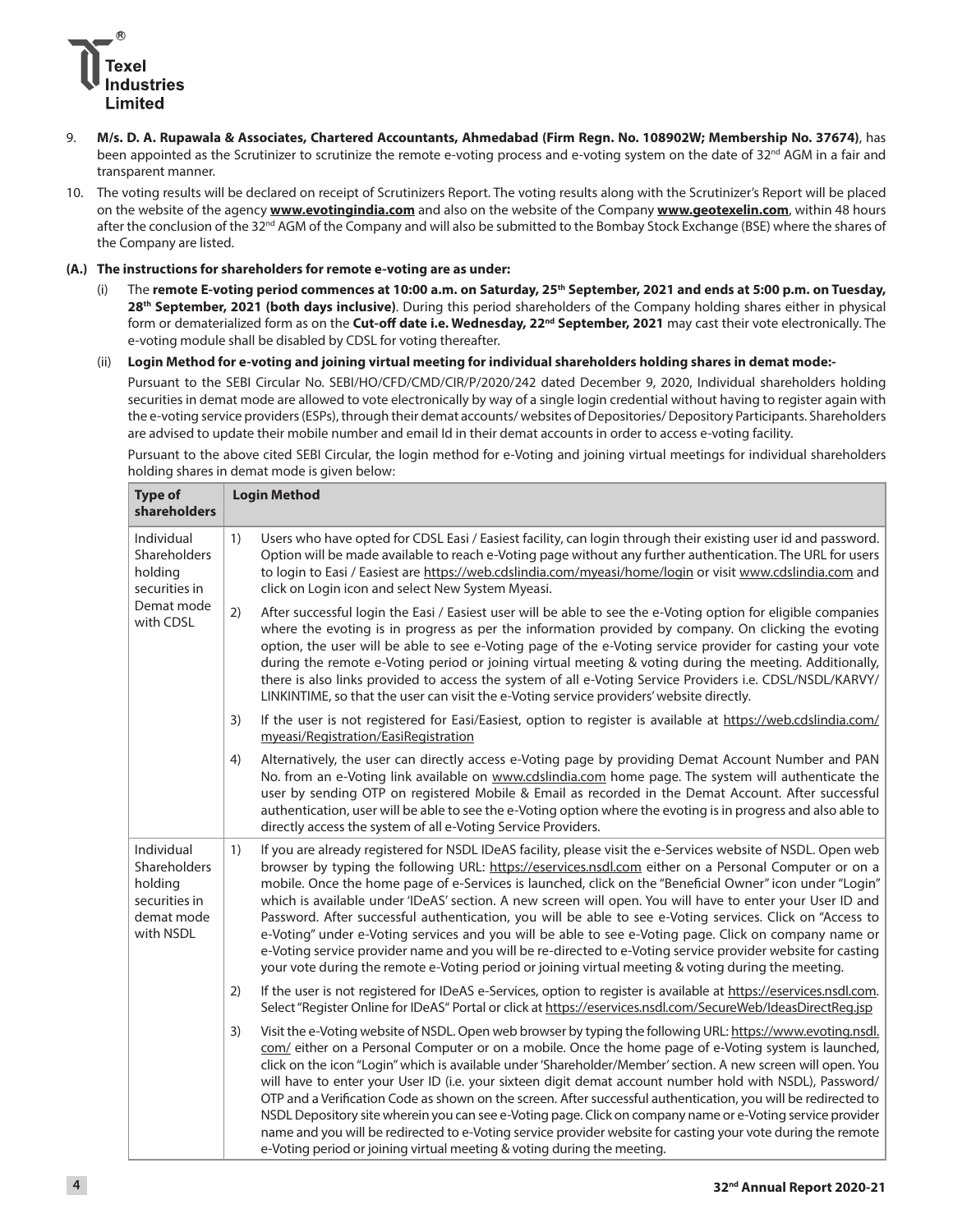

| <b>Type of</b><br><b>shareholders</b>                                                                                                 | <b>Login Method</b>                                                                                                                                                                                                                                                                                                                                                                                                                                                                                                                                                                                                                               |
|---------------------------------------------------------------------------------------------------------------------------------------|---------------------------------------------------------------------------------------------------------------------------------------------------------------------------------------------------------------------------------------------------------------------------------------------------------------------------------------------------------------------------------------------------------------------------------------------------------------------------------------------------------------------------------------------------------------------------------------------------------------------------------------------------|
| Individual<br><b>Shareholders</b><br>(holding<br>securities<br>in demat<br>mode) login<br>through their<br>Depository<br>Participants | You can also login using the login credentials of your demat account through your Depository Participant<br>registered with NSDL/CDSL for e-Voting facility. After successful login, you will be able to see e-Voting option.<br>Once you click on e-Voting option, you will be redirected to NSDL/CDSL Depository site after successful<br>authentication, wherein you can see e-Voting feature. Click on company name or e-Voting service provider name<br>and you will be redirected to e-Voting service provider's website for casting your vote during the remote e-Voting<br>period or joining virtual meeting & voting during the meeting. |

 Important note: Members who are unable to retrieve User ID/ Password are advised to use Forgot User ID and Forgot Password option available on abovementioned websites.

#### **Helpdesk for Individual Shareholders holding securities in demat mode for any technical issues related to login through Depository i.e. CDSL and NSDL:**

| Login type | <b>Helpdesk details</b>                                                                                                                                                                                                                                |  |  |  |  |  |
|------------|--------------------------------------------------------------------------------------------------------------------------------------------------------------------------------------------------------------------------------------------------------|--|--|--|--|--|
|            | Individual Shareholders holding   Members facing any technical issue in login can contact CDSL helpdesk by sending<br>securities in Demat mode with CDSL a request at helpdesk.evoting@cdslindia.com or contact at 022-23058738 and<br>22-23058542-43. |  |  |  |  |  |
|            | Individual Shareholders holding   Members facing any technical issue in login can contact NSDL helpdesk by sending a<br>securities in Demat mode with NSDL   request at evoting@nsdl.co.in or call at toll free no.: 1800 1020 990 and 1800 22 44 30   |  |  |  |  |  |

# (iii) **Login Method for e-voting and joining virtual meeting for shareholders other than individual shareholders & physical shareholders is given below:**

- 1. The shareholders should log on to the e-voting website **[www.evotingindia.com](http://www.evotingindia.com)**
- 2. Click on "Shareholders" Tab.
- 3. Now enter your User ID
	- a. For CDSL: 16 digits beneficiary ID,
	- b. For NSDL: 8 Character DP ID followed by 8 Digits Client ID,
	- c. Shareholders holding shares in Physical Form should enter Folio Number registered with the Company.
- 4. Next enter the Image Verification as displayed and Click on Login.
- 5. If you are holding shares in demat form and had logged on to [www.evotingindia.com](http://www.evotingindia.com) and voted on an earlier voting of any Company, then your existing password is to be used.
- 6. If you are a first time user follow the steps given below:

|                                                 | For Shareholders holding shares in Demat Form and Physical Form                                                                                                                                    |  |  |  |
|-------------------------------------------------|----------------------------------------------------------------------------------------------------------------------------------------------------------------------------------------------------|--|--|--|
| <b>PAN</b>                                      | Enter your 10 digit alpha-numeric PAN issued by Income Tax Department (Applicable for both demat<br>shareholders as well as physical shareholders)                                                 |  |  |  |
|                                                 | Shareholders who have not updated their PAN with the Company/Depository Participant are<br>requested to use the sequence number indicated in the PAN field which will be communicated<br>by email. |  |  |  |
| <b>Dividend</b><br>Bank  <br>Details OR Date of | Enter the Dividend Bank Details or Date of Birth (in dd/mm/yyyy format) as recorded in your demat<br>account or in the Company records in order to login.                                          |  |  |  |
| Birth (DOB)                                     | If both the details are not recorded with the depository or Company please enter the member id<br>/ folio number in the Dividend Bank details field as mentioned in instruction (3).               |  |  |  |

- 7. After entering these details appropriately, click on "SUBMIT" tab.
- 8. Shareholders holding shares in physical form will then directly reach the Company selection screen. However, shareholders holding shares in demat form will now reach 'Password Creation' menu wherein they are required to mandatorily enter their login password in the new password field. Kindly note that this password is to be also used by the demat holders for voting for resolutions of any other Company on which they are eligible to vote, provided that Company opts for e-voting through CDSL platform. It is strongly recommended not to share your password with any other person and take utmost care to keep your password confidential.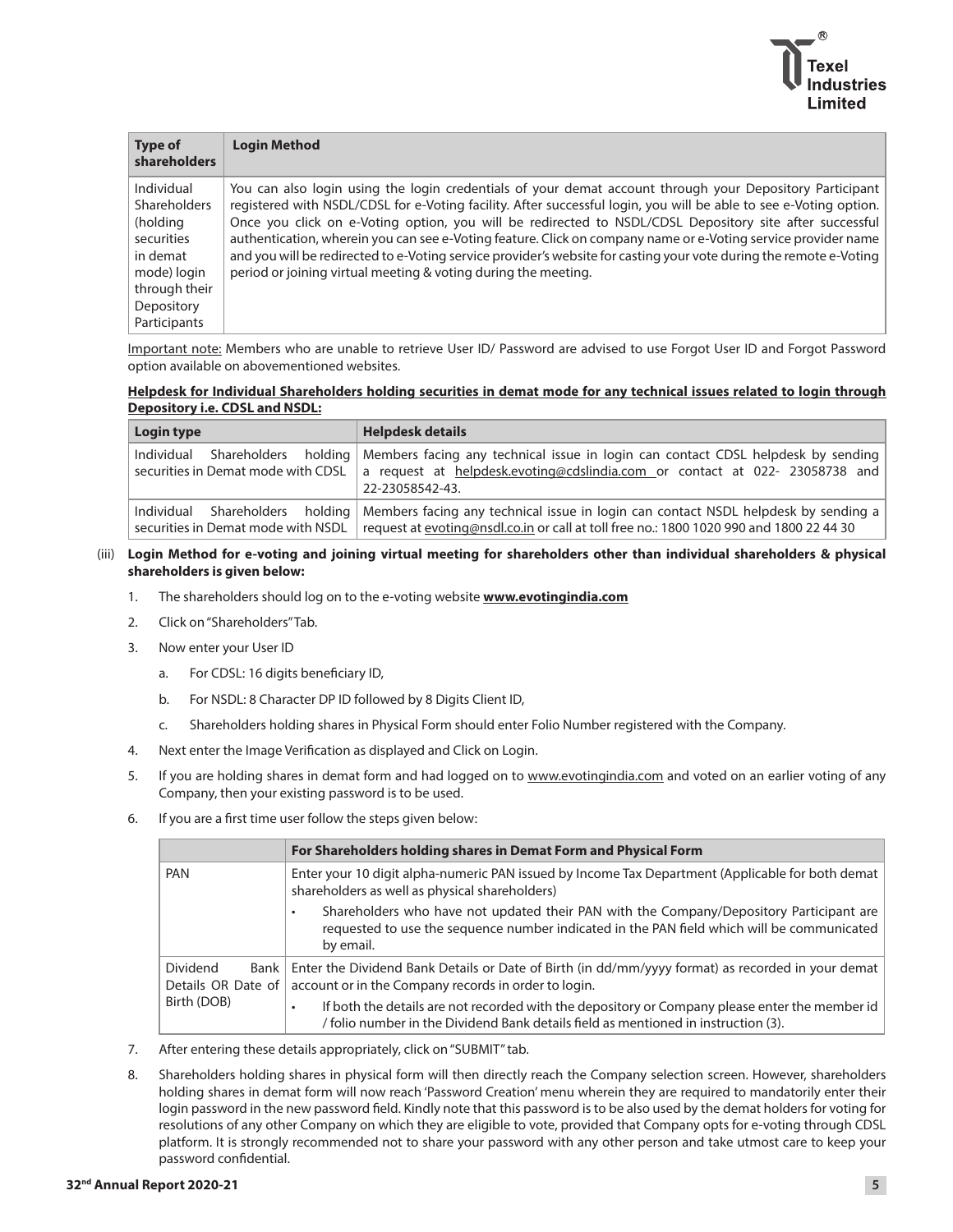

- 9. For Shareholders holding shares in physical form, the details can be used only for e-voting on the resolutions contained in the Notice of AGM.
- 10. Click on the EVSN of Texel Industries Limited on which you choose to vote.
- 11. On the voting page, you will see "RESOLUTION DESCRIPTION" and against the same the option "YES/NO" for voting. Select the option YES or NO as desired. The option YES implies that you assent to the Resolution and option NO implies that you dissent to the Resolution.
- 12. Click on the "RESOLUTION FILE LINK" if you wish to view the entire Resolution details.
- 13. After selecting the resolution you have decided to vote on, click on "SUBMIT". A confirmation box will be displayed. If you wish to confirm your vote, click on "OK", else to change your vote, click on "CANCEL" and accordingly modify your vote.
- 14. Once you 'CONFIRM' your vote on the resolution, you will not be allowed to modify your vote.
- 15. You can also take out print of the voting done by you by clicking on "Click here to print" option on the Voting page.
- 16. If a demat account holder has forgotten the login password then enter the User ID and the image verification code and click on Forgot Password & enter the details as prompted by the system.

#### **Note for Non-Individual Shareholders and Custodians:**

- Non-Individual shareholders (i.e. other than Individuals, HUF, NRI etc.) and Custodian are required to log on to **[www evotingindia.com](http://www.evotingindia.com)** and register themselves as Corporate.
- A scanned copy of the Registration Form bearing the stamp and sign of the entity should be emailed to **[helpdesk.evoting@](mailto:helpdesk.evoting@cdslindia.com) [cdslindia.com](mailto:helpdesk.evoting@cdslindia.com)**
- After receiving the login details, a compliance user should be created using the admin login and password. The Compliance user would be able to link the account(s) for which they wish to vote on.
- The list of accounts linked in the login should be mailed to **[helpdesk.evoting@cdslindia.com](mailto:helpdesk.evoting@cdslindia.com)** and on approval of the accounts they would be able to cast their vote.
- A scanned copy of the Board Resolution and Power of Attorney (POA) which they have issued in favour of the Custodian, if any, should be uploaded in PDF format in the system for the scrutinizer to verify the same.
- Alternatively, Non Individual shareholders are required to send the relevant Board Resolution / Authority Letter etc. together with attested specimen signature of the duly authorized signatory who are authorized to vote, to the Scrutinizer and to the Company by email to rupawala\_ca@yahoo.co.in and [finance@geotexelin.com,](mailto:finance@geotexelin.com) if they have voted from individual tab & not uploaded same in the CDSL e-voting system for the scrutinizer to verify the same.

#### **(B.) The Process for those Shareholders whose email addresses are not registered with the Company/ Depositories, for obtaining AGM Notice along with Annual Report & login credentials for e-Voting:**

### 1. For Physical shareholders:-

 Please send a request letter mentioning therein Name of shareholder, Folio No., Mobile No. and Email ID alongwith self-attested copy of PAN Card by email to Company's RTA at [ahmedabad@linkintime.co.in](mailto:ahmedabad@linkintime.co.in) and also to the Company at invrelations@ geotexelin.com.

2. For Demat shareholders:-

 Please send a request letter mentioning therein Name of shareholder, Demat account details (CDSL-16 digit beneficiary ID or NSDL-16 digit DPID + CLID) along with Client Master or copy of Consolidated Account Statement and self-attested copy of PAN Card by email to Company's RTA at [ahmedabad@linkintime.co.in](mailto:ahmedabad@linkintime.co.in) and also to the Company at invrelations@geotexelin.com.

## **(C.) The instructions for shareholders attending the AGM through VC or OAVM are as under:**

- 1. Shareholders will be provided with a facility to attend the AGM through VC or OAVM through the CDSL e-Voting system. Shareholders may access the same at **<https://www.evotingindia.com>** under shareholders/members login by using the remote e-voting credentials. The link for VC or OAVM to attend the AGM will be available in shareholders/members login where the EVSN of Company will be displayed.
- 2. For joining the 32<sup>nd</sup> AGM through VC or OAVM, shareholders need good speed internet connectivity and Laptop having inbuilt camera or Desktop having webcam on the day of meeting to avoid any disturbance during the meeting.
- 3. Please note that participants connecting from Mobile Devices or Tablets or through Laptop connecting via Mobile Hotspot may experience Audio/Video loss due to fluctuation in their respective network. It is therefore recommended to use Stable Wi-Fi or LAN Connection to mitigate any kind of aforesaid glitches.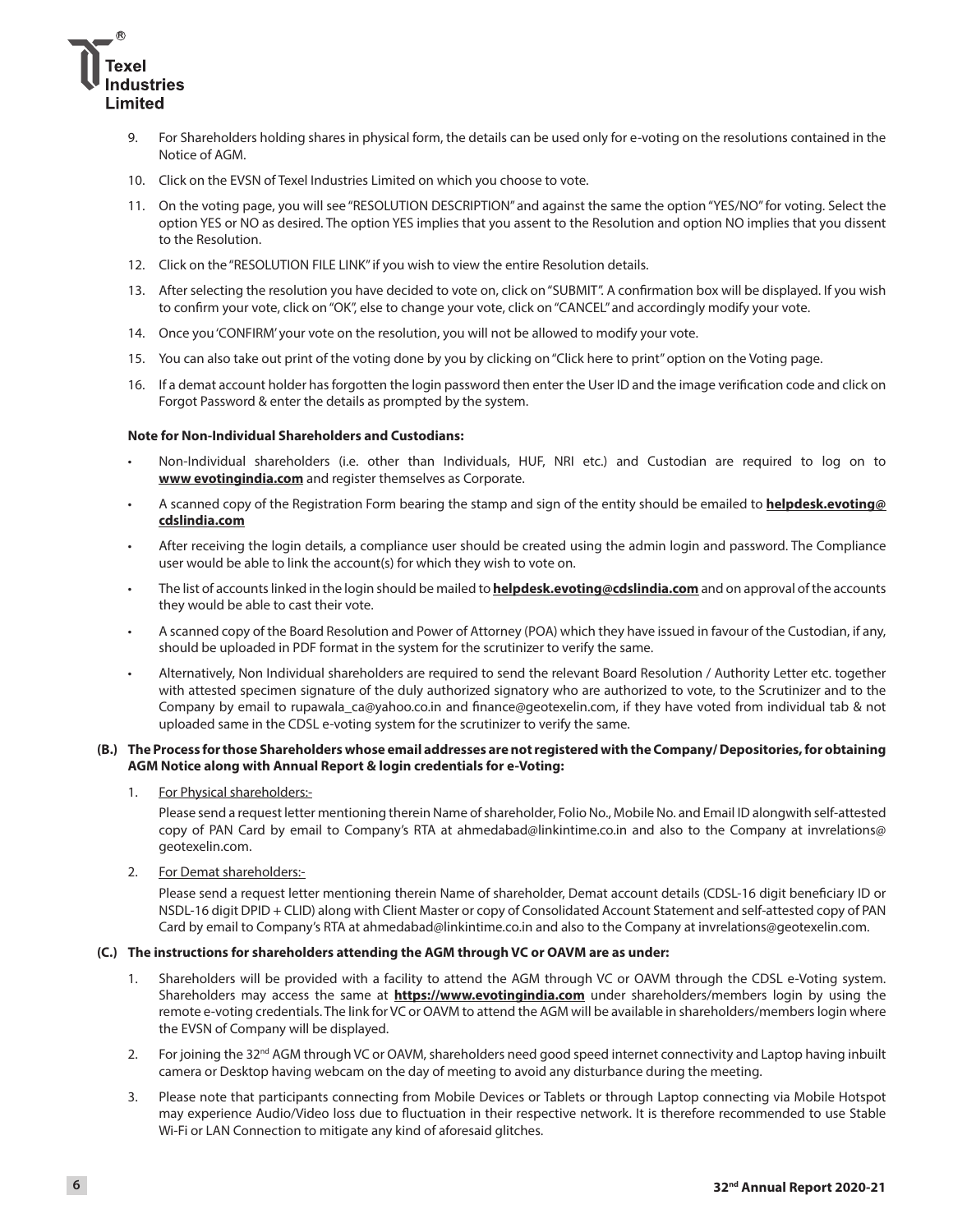

- 4. Shareholders who would like to express their views/ask questions during the meeting may register themselves as a speaker by sending their request letter in advance atleast 7 days prior to meeting mentioning their name, demat account number/ folio number, email id and mobile number through registered email id at [finance@geotexelin.com](mailto:finance@geotexelin.com). The shareholders who do not wish to speak during the AGM but have queries may send their queries in advance atleast 7 days prior to meeting mentioning their name, demat account number/folio number, email id and mobile number through registered email id at [finance@geotexelin.com](mailto:finance@geotexelin.com). The same will be replied by the Company suitably by email.
- 5. Those shareholders who have registered themselves as a speaker will only be allowed to express their views/ask questions during the meeting.

#### **(D.) The instructions for shareholders for e-voting during the AGM are as under:-**

- The procedure for e-Voting on the day of the AGM is same as the instructions mentioned at point no. (A.) above for Remote e-voting.
- 2. Only those shareholders, who are present in the AGM through VC or OAVM facility and have not casted their vote on the resolutions through remote e-Voting and are otherwise not barred from doing so, shall be eligible to vote through e-Voting system available during the AGM.
- 3. If any Votes are cast by the shareholders through the e-voting system available during the AGM and if the same shareholders have not participated in the meeting through VC or OAVM facility, then the votes cast by such shareholders shall be considered invalid as the facility of e-voting during the meeting is available only to the shareholders attending the meeting.
- 4. Shareholders who have voted through Remote e-Voting will be eligible to attend the AGM through VC or OAVM. However, they will not be eligible to vote again at the AGM.

 If you have any queries or issues regarding attending AGM & e-Voting from the CDSL e-Voting System, you can write an email to **[helpdesk.evoting@cdslindia.com](mailto:helpdesk.evoting@cdslindia.com)** or contact at 022-23058738 and 022-23058542/43.

 All grievances connected with the facility for voting by electronic means may be addressed to Mr. Rakesh Dalvi, Sr. Manager, Central Depository Services (India) Limited, A Wing, 25<sup>th</sup> Floor, Marathon Futurex, Mafatlal Mill Compounds, N M Joshi Marg, Lower Parel (East), Mumbai - 400013 or send an email to **[helpdesk.evoting@cdslindia.com](mailto:helpdesk.evoting@cdslindia.com)** or call on 022-23058542/43.

#### **Registered Office:**

**By Order of the Board of Directors**

Block No. 2106, Santej – Khatraj Road, Nr. Shah Alloys Limited, Village Santej, Tal: Kalol, Dist: Gandhinagar – 382721, Gujarat

**Place : Ahmedabad Date : 13th August, 2021**

**Shweta Sultania Company Secretary & Compliance Officer Membership No.: ACS 22290**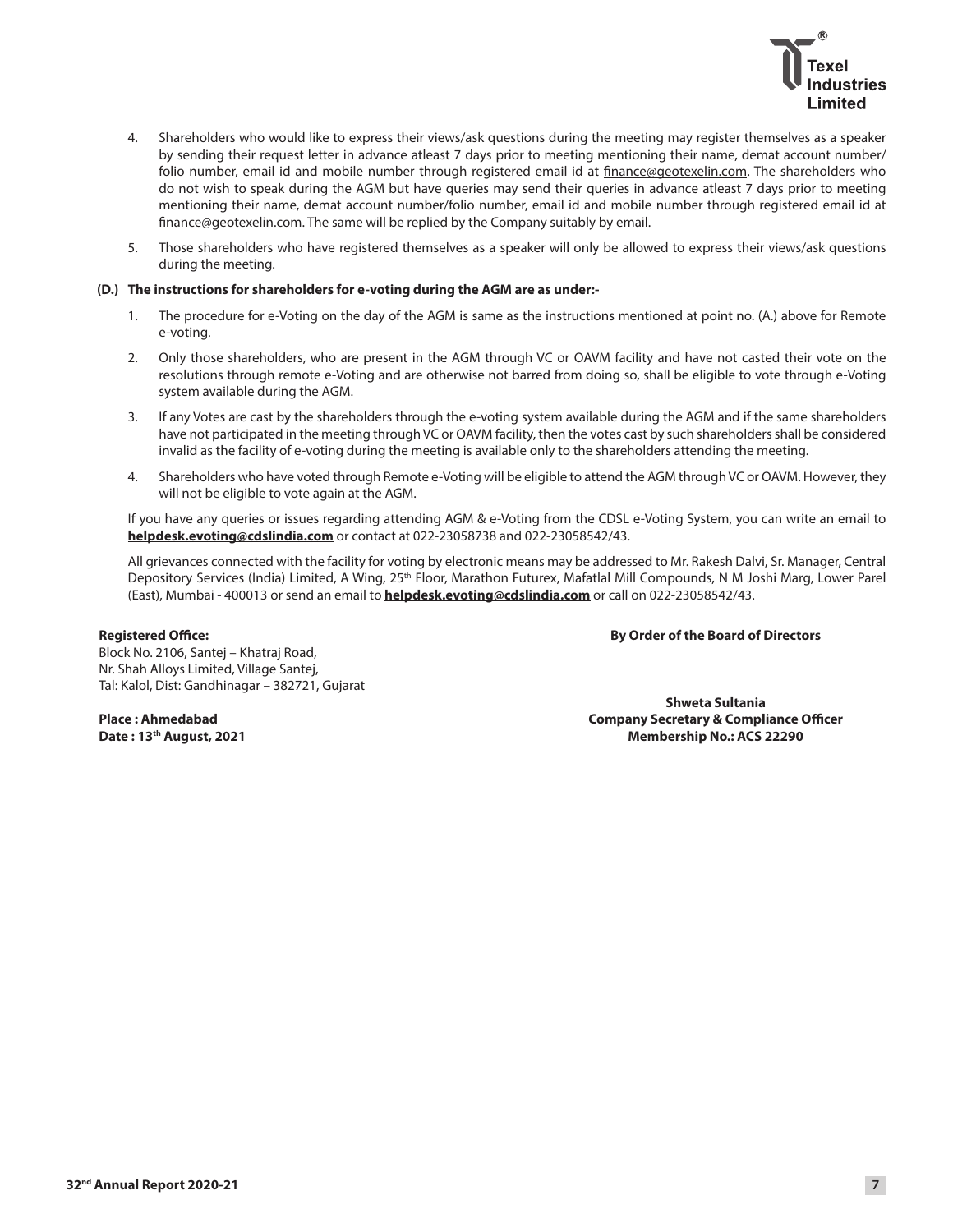# **ANNEXURE TO THE NOTICE**

# **Explanatory Statement (Pursuant to the provisions of Section 102 of the Companies Act, 2013)**

## **Item No. 3**

The members of the Company at the 30<sup>th</sup> Annual General Meeting held on August 10, 2019 had approved the re-appointment of Dr. Christy Leon Fernandez (DIN: 00090752), as an Independent Director of the Company for a term of five consecutive years and payment of remuneration by way of commission during his term, not exceeding one percent of the net profits of the Company in terms of Section 197 of the Act and computed in the manner referred to in Section 198 of the Act.

As per regulation 17(6)(ca) of the SEBI (Listing Obligations and Disclosure Requirements) Regulations, 2015, approval of shareholders by way of Special Resolution is required to be obtained every year, in which the annual remuneration payable to a single non-executive director exceeds fifty percent of the total annual remuneration payable to all non-executive directors.

Dr. Fernandez was in Indian Administrative Service (Ex-IAS Officer) and he possess vast skills, experience and knowledge. He is the Chairman of the Nomination and Remuneration Committee and also Member of the Audit Committee, Stakeholders' Relationship Committee and Risk Management Committee of the Board of Directors of the Company. Since the remuneration payable to Dr. Fernandez for the Financial Year 2021-22 will exceed fifty percent of the total annual remuneration payable to all non-executive directors, the approval of the Members of the Company is being sought by way of special resolution to ensure compliance with Regulation 17(6)(ca) of the SEBI (Listing Obligations and Disclosure Requirements) Regulations, 2015.

The Board recommends the resolution as set out at Item No. 3 for approval of the members as a Special Resolution.

Dr. Christy Leon Fernandez and his relatives are concerned or interested in the proposed resolution to the extent of his annual remuneration. None of the other Directors, Key Managerial Personnel and their relatives are concerned or interested financially or otherwise in the proposed resolution.

## **Item No. 4**

The Company is proposing a Rights Issue of upto 31,22,398 Equity Shares of  $\bar{z}$  10/- each at an issue price of  $\bar{z}$  40/- per equity share (including premium of ` 30/- per equity share) (**"Rights Equity Shares"**) to the existing Equity Shareholders of the Company in the ratio of 55 Rights Equity Shares for every 92 Equity Shares held in the Company as on the record date i.e. Tuesday, August 17, 2021 through Letter of Offer dated August 12, 2021 ("Letter of Offer") and the Company will receive Application Money of ₹5 per Rights Equity Share with a premium of ₹15 per Rights Equity Share.

Subsequently, in terms of the Letter of Offer, the balance amount of  $\bar{x}$  20 per Rights Equity Share (including premium of  $\bar{x}$  15 per Rights Equity Share) will be payable upon the First and Final Call, as and when called by the Board at its sole discretion subject to the necessary approvals. The Company will issue first and final call notice to the holders of partly paid-up equity shares, giving a specified time period to make the payment of First and Final Call Money on partly paid-up equity shares. Subsequently, in respect of partly paid-up equity shares for which the First and Final Call Money, if not received by the Company post first and final call money notice, the Company will send final demand cum forfeiture notice giving the holders of such partly paid-up equity shares a specified time period to make the payment of First and Final Call Money with or without interest and in case, any such holder(s) fails to make payment within such specified time period, the Company will forfeit such equity shares in accordance with the Letter of Offer and in terms of the Articles of Association of the Company and subsequently, the equity shares which may be forfeited on account of non-payment of First and Final Call Money (**"Forfeited Shares"**) may be offered and reissued to such person(s) as the Board in its absolute discretion may deem fit and proper.

In terms of the provisions of Regulation 41(4) of the SEBI (Listing Obligations and Disclosure Requirements) Regulations, 2015, as amended from time to time, the approval of the Members of the Company is required by way of special resolution, for issue and offer of any such Forfeited Shares otherwise than through pro-rata basis. Since it is proposed to offer and reissue Forfeited Shares to any person(s) as the Board may deem fit and proper, the approval of Members is being sought to enable the Board of Directors of the Company to re-issue the Forfeited Shares to any person(s) at such price and on such terms and conditions as it thinks proper.

The proposed resolution is in the interest of the Company and the Board recommends the resolution as set out at Item No. 4 for approval of the members as a Special Resolution.

None of the Directors, Key Managerial Personnel and their relatives are concerned or interested financially or otherwise in the proposed resolution except to the extent of their shareholding, if any in the Company and to the extent of offer of Forfeited Shares, if any to any of them.